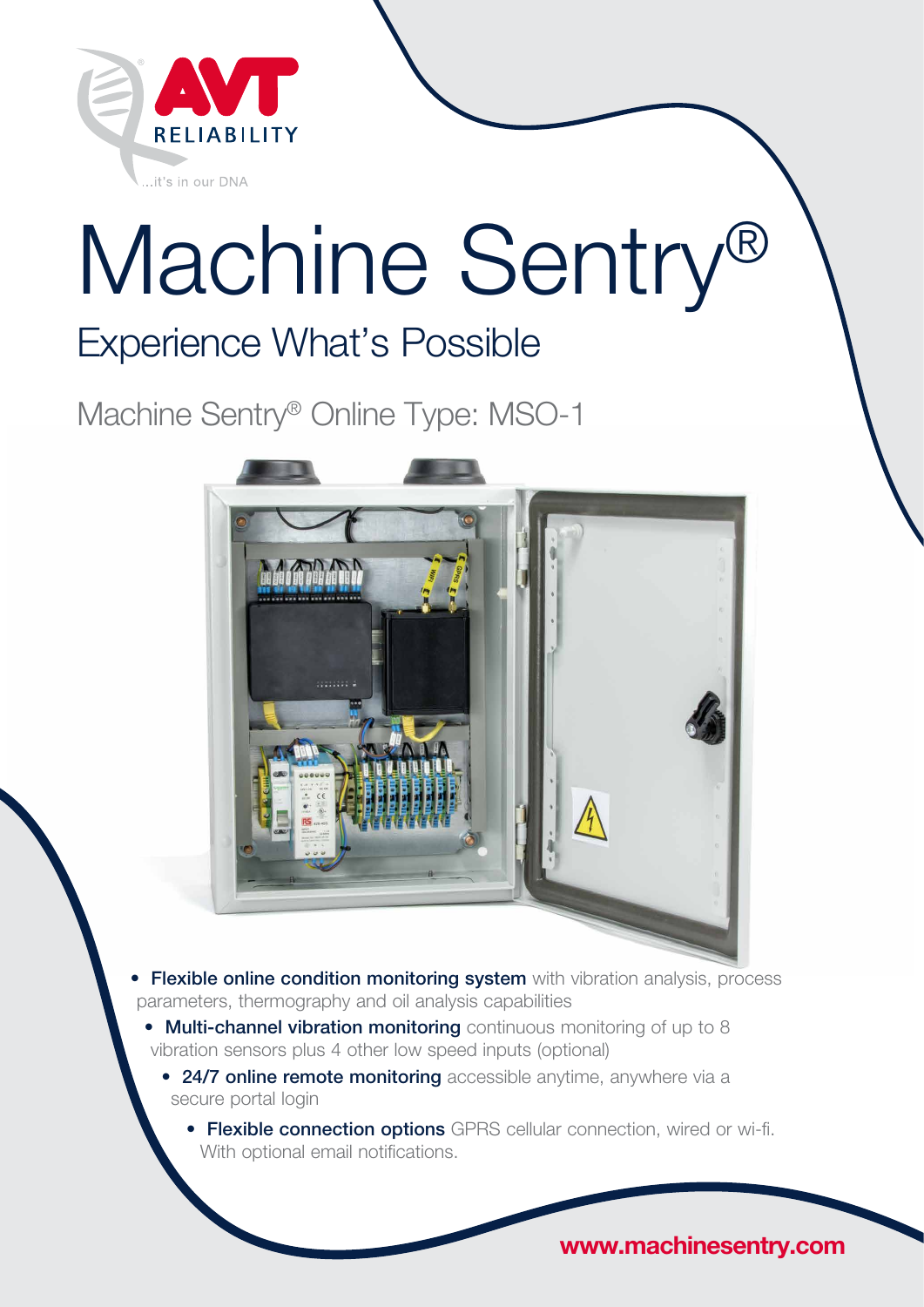## Machine Sentry®

Machine Sentry®, a unique cost effective Condition Based Maintenance (CBM) solution that integrates all CM techniques and data, to enabling effective maintenance planning and management reporting.

#### **Benefits**

- Suits the needs of both expert and novice users
- Up to 5 times faster than other condition monitoring systems
- Can be used either as a standalone tool or alongside an existing enterprise system (e.g. SAP, Maximo, PEMAC, etc.
- Access to world leading condition monitoring engineers – providing detailed diagnosis and advice
- Easily configurable and scalable for future expansion



AVT Reliability® provides Condition Monitoring services for many blue chip clients, on hundreds of sites.

#### Typical Applications

- Continuous monitoring
- Highly critical asset management
- Troubleshooting

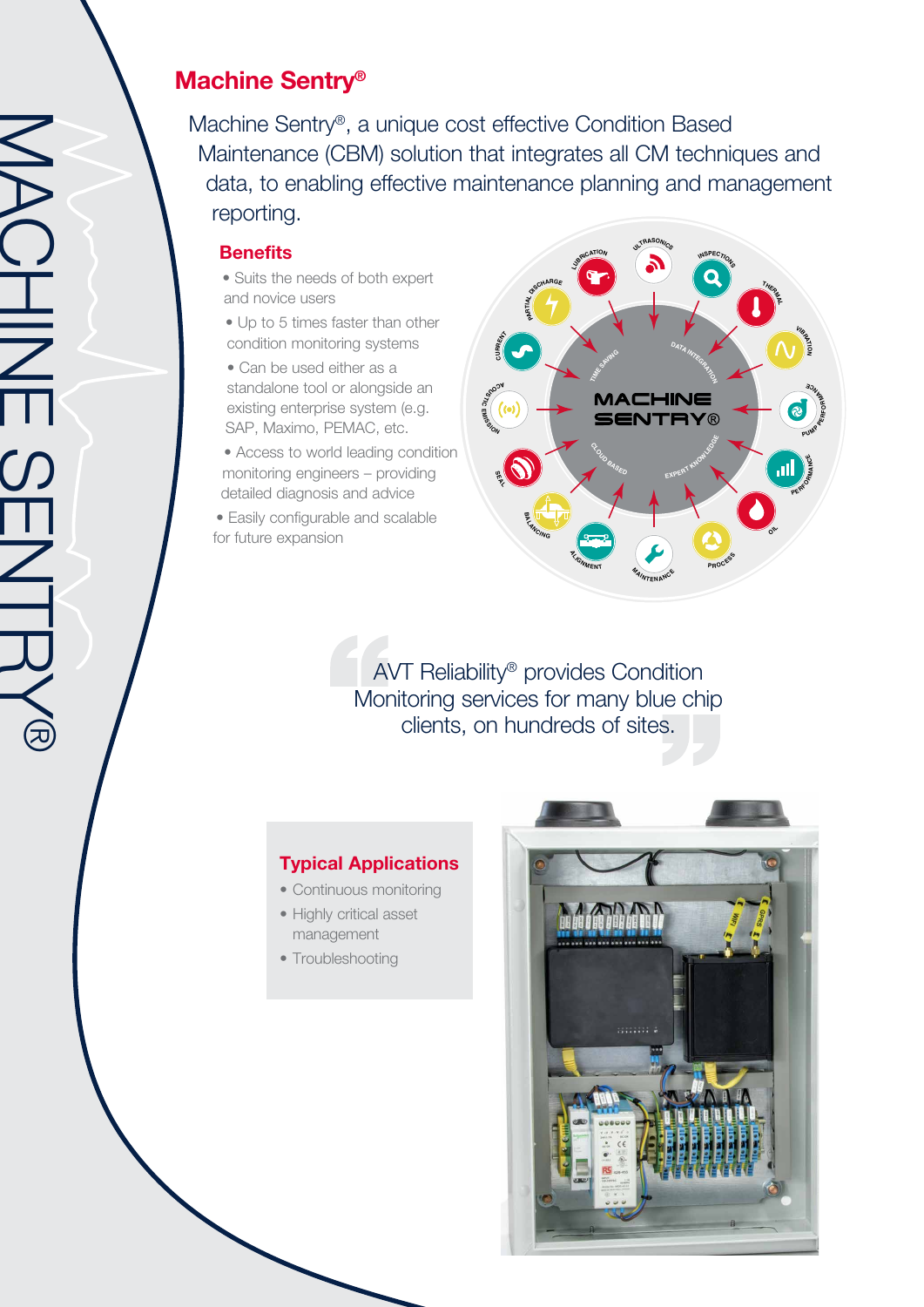### Machine Sentry® Vibration and Process Sensor Type: MSO-1

## MACHINE SENTRY

Machine Sentry® vibration and process sensor type MSO-1 is the ultimate condition monitoring solution.

Machine Sentry® MSO-1 is idealy suited for monitoring of pumps, fans, gearboxes, cranes, compressors, wind turbines, gas and steam turbines, electric motors and many more. It is perfect for your most critical assets.

The Machine Sentry® web platform provides access to detailed condition monitoring data, with no historical restriction, which can be supported by world leading condition monitoring engineers.

Secure access is available from anywhere in the world via a standard web browser. In addition, the mobile software operates on industry standard Android™ tablets or smartphones including ATEX certified versions.

Machine Sentry® MSO-1 has 8 high speed dynamic inputs, with an additional 4 static inputs available as an option.

The Machine Sentry® MSO-1 as standard is available with either WiFi or GPRS antenna. This allows the system to

continuously connect to the web and enable the data to be view via a web portal. The enclosure can also be upgraded for ATEX environments.

Its small size, low power consumption, high storage capability, make the system very easy to install, operate and maintain, while delivering the functions required by expert analysts or plant operators.

# Protect your most valuable and critical assets.

#### Machine Sentry® Features

Modular Cloud Based Machine Sentry® Software – Features include: action tracking, watchkeeping, process measurements, thermal imaging integration, inspections, lubrication management, intuitive dashboard and reporting.

Vibration Analysis - With intelligent tri-axial vibration measurement capability and temperature sensor (patent pending) .

ADA™ Automated Diagnosis Assistant – Can predict stage 2, 3 and 4 bearing failure and detect a wide range of other common fault conditions.

Suitable for both fixed assets and rotating

machinery - The Pipework Vibration Compliance feature allows a plant operator to quickly screen all process pipework and small bore connections in order to identify lines that have the greatest risk of failure.

**Oil Analysis** – Laboratory oil analysis data is automatically\* mapped and integrated into the Machine Sentry® database for easy access by all users enabling better trending and analysis.

Key Performance Indicators (KPIs) – To systematically measure the effectiveness of the condition-based maintenance program from Schedule Compliance to Asset Health and Bad Actor Management.

Lubrication Management - Plan, track and manage lubrication activities and usage.

**IP67 rated and ATEX certified - Certified for use in** hazardous areas (Zone 1 and Zone 2).

\* Supported Labs only